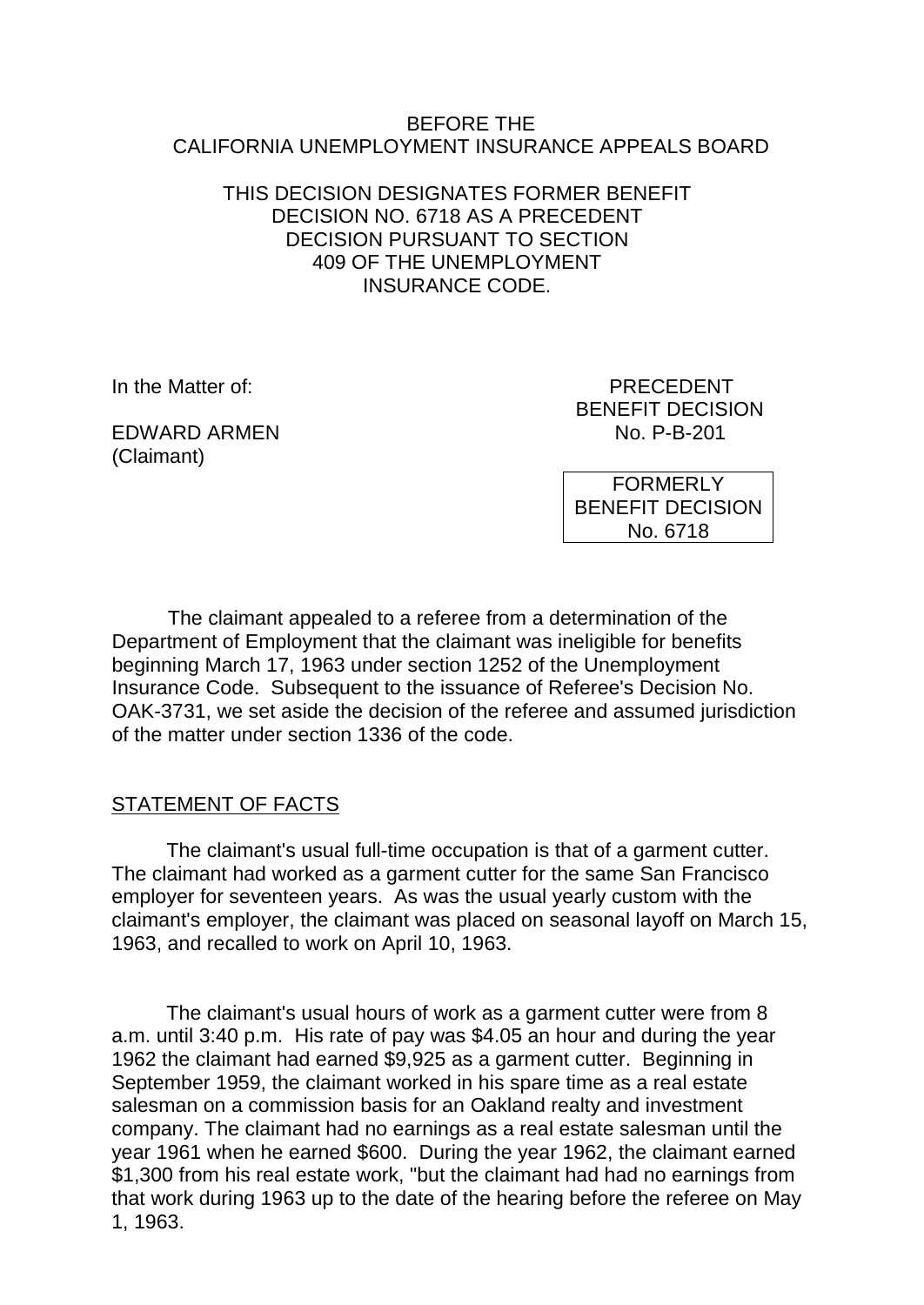P-B-201

During the period of his seasonal layoff, the claimant worked as many as five hour's a day as a real estate salesman, but his hours and days of work were irregular. The claimant testified that he had no intention of devoting his entire working time to work as a real estate salesman because he did not feel he could make a living in that work. The average earnings of the real estate salesmen in his office were from \$2,000 to \$3,000 a year, which the claimant definitely considered inadequate.

The claimant filed a claim for unemployment insurance benefits with a potential effective date of March 17, 1963. He informed the department that he was working part time as a real estate salesman. The department denied the claim on the ground that the claimant was fully employed because he could work as many or as few hours as he wished as a salesman.

### REASONS FOR DECISION

Section 1252 of the Unemployment Insurance Code provides as follows:

"1252. An individual is 'unemployed' in any week during which he performs no services and with respect to which no wages are payable to him, or in any week of less than full-time work if the wages payable to him with respect to that week are less than his weekly benefit amount. Authorized regulations shall be prescribed making such distinctions as may be necessary in the procedures applicable to unemployed individuals as to total unemployment, part-total employment, partial unemployment of individuals attached to their regular jobs, and other forms of short-time work. For the purpose of this section only the term 'wages' includes any and all compensation for personal services whether performed as an employee or as an independent contractor."

In Benefit Decision No. 5460, we held that a business opportunity salesman working on a commission basis under an arrangement where he was master of his own time was not "unemployed" without regard to whether he was or was not self-employed, and even though he earned no commissions and worked only part time a few days a week. In that decision we stated:

" . . . It is our opinion that as a general rule a salesman who is master of his own time may and should be deemed fully occupied and hence not in that 'unemployed' status which is contemplated by the Act as a prerequisite to the payment of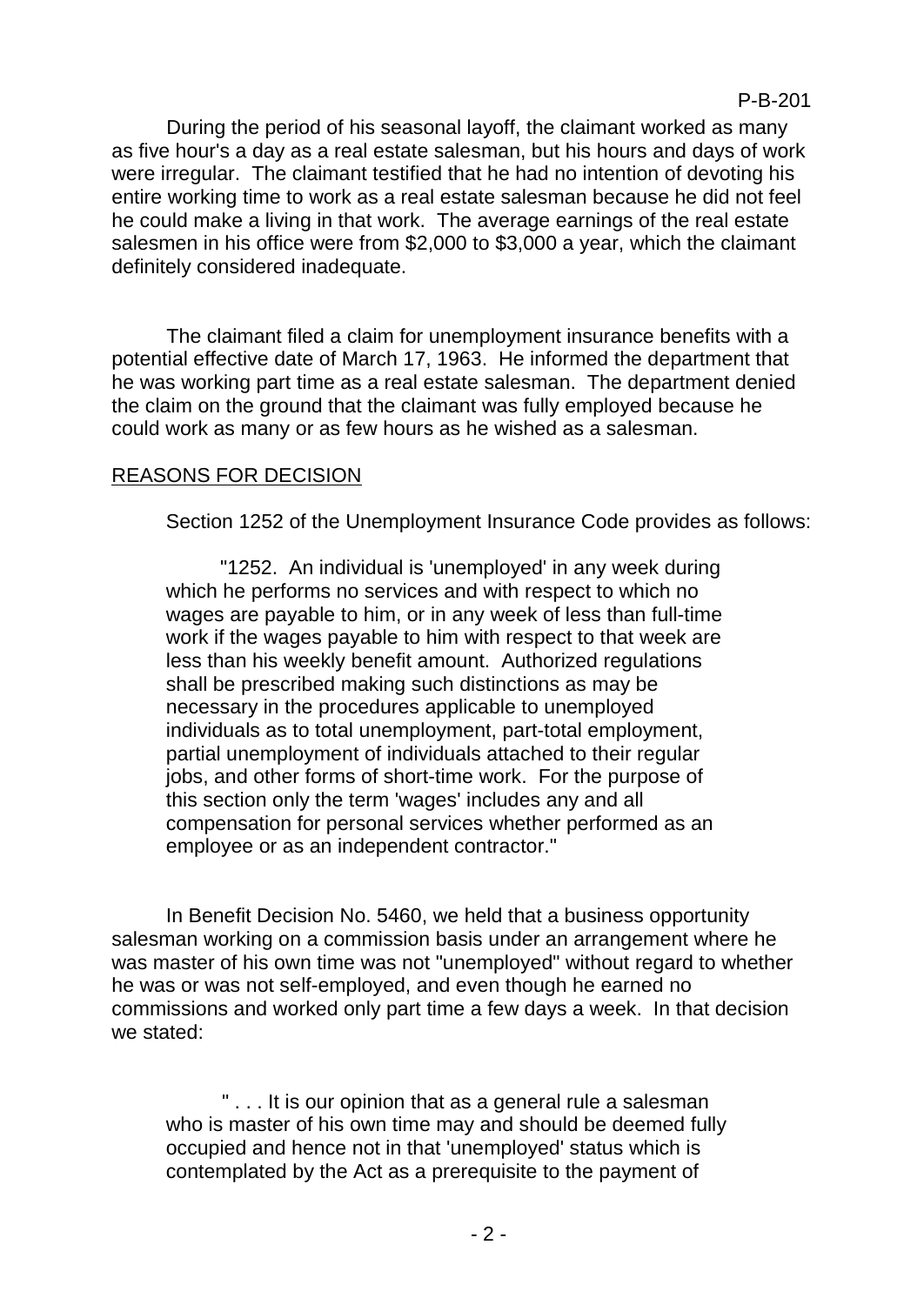benefits. The circumstance that such salesman may choose, as did the claimant herein, to work less than a full work week at selling, may earn less than his weekly benefit amount, and may be willing to give up selling on commission if more desirable work at a wage or salary comes his way, does not alter our conclusion. That the claimant did not work full time was a matter of his own choice. A commission salesman may, by consummating one sale, earn considerably more than his weekly benefit amount by working one hour in a given week, yet, should the next week pass without a sale, he might, under the rule opposite to that we herein adopt, qualify for benefits by refraining from work in such week for one hour less than a full time work week. In the absence of an express legislative declaration to the contrary, the allowance of benefits for such subsequent week would not in our opinion be consonant with the intent of the Act to pay benefits only to persons involuntarily without work."

In Benefit Decision No. 5622, we held that a self-employed real estate saleswoman was not performing "services" and therefore was "unemployed" during a period when she attempted without success to sell a piece of property for a friend on a commission basis. We overruled Benefit Decision No. 5460 to the extent that it was inconsistent. In Benefit Decision No. 5622, and in our subsequent decisions, we have followed the California Attorney General's Opinion No. 50/76 (15 Ops. Cal. Atty. Gen. 311) which concluded that self-employed persons and independent contractors are "unemployed" insofar as they are not performing "services" but that the net income of a selfemployed person constituted "wages". So long as the "wages" of a selfemployed individual are less than his weekly benefit amount, he is "unemployed" (Benefit Decisions Nos. 5633, 5903, 6177, 6231, 6669, 6679 and 6707).

In Benefit Decision No. 6679, where the claimant normally worked full time in his self-employment but had elected coverage under section 708(a) of the code, we held that he could not file a claim as a "partially unemployed individual" when business conditions were slack and he reduced his working hours from 48 to 26 a week because he did not perform services as an employee. However, we held that he was "unemployed" because his "wages" consisting of his net income were less than his weekly benefit amount.

In contrast to our decisions involving the self-employed, we have held that employee commission salesmen may not claim benefits as "partially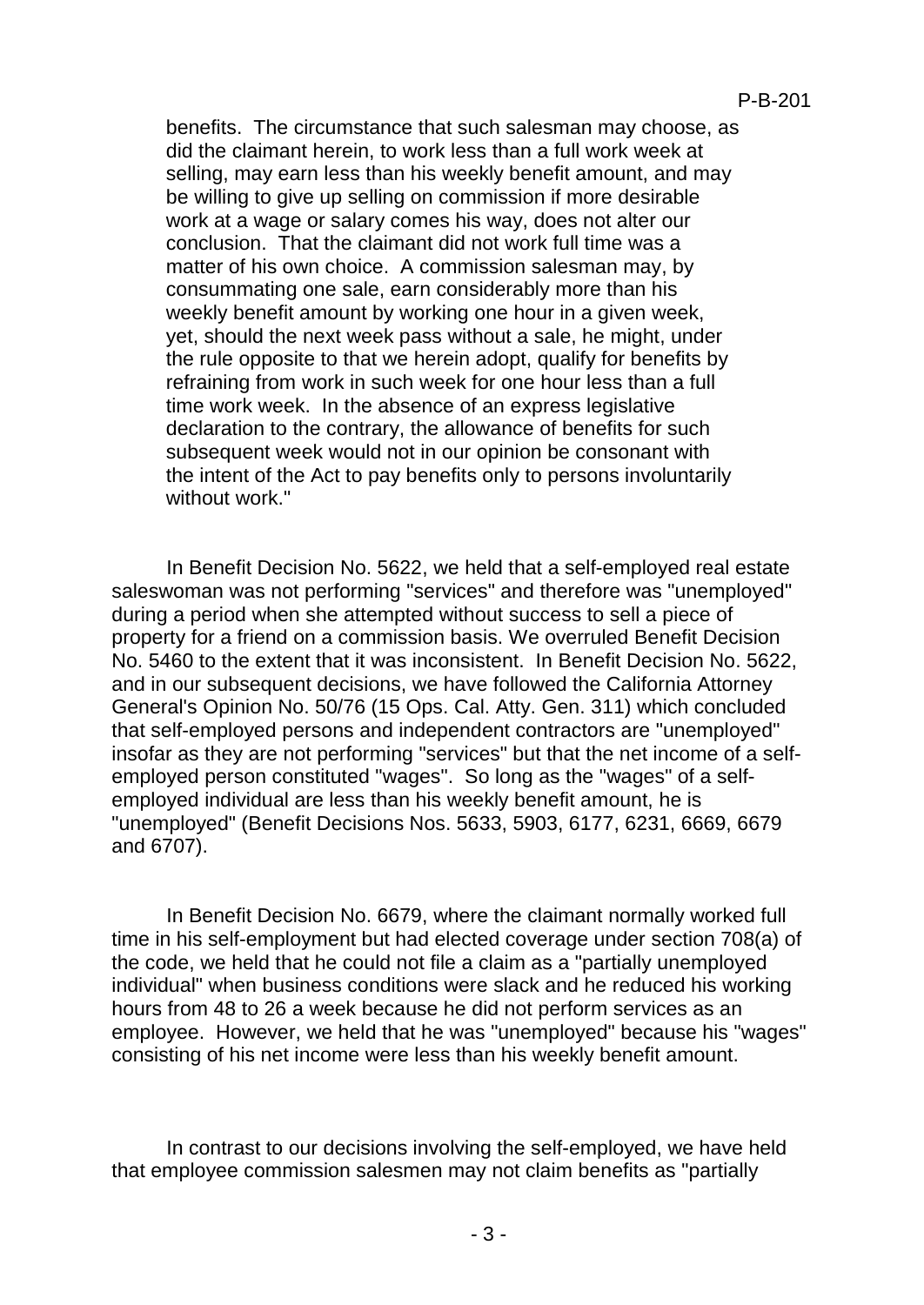#### P-B-201

unemployed individuals" when their "wages" are less than their weekly benefit amount, not because they are not employees but because their lack of income during a particular week is due to the speculative and fluctuating nature of their work rather than by reason of any involuntary reduction of their customary full-time hours of work (Benefit Decision No. 5791). Also, the mere performance of services by employees constitutes employment which may be sufficient to render them not "unemployed" even though they receive no "wages" or "wages" less than their weekly benefit amount, and even though such work may be exempt employment not covered for contribution purposes under the code (section 650 of the code; Benefit Decision No. 6477). Because of their fluctuating hours of work and frequently delayed receipt of income (Benefit Decision No. 6585), the most simple rule to apply to employee commission salesmen would be that set forth in Benefit Decision No. 5460 that they are fully occupied without regard to the number of hours they work or their income and cannot file valid claims for benefits because not "unemployed." However, such a rule might well result in arbitrary unequal treatment of commission salesmen employees and the self-employed under substantially similar circumstances, and might well penalize those attempting to supplement other earnings as employees or those attempting to provide some means of support during prolonged periods of unemployment during which they have "been unable to obtain suitable work in their usual occupational field (Benefit Decision No. 6696).

It is our opinion that a more realistic rule in view of the economic problems of our culture, our line of decisions involving the self-employed, and the basic purposes of the unemployment insurance legislation is to consider the claimant's normal pattern of earning a living in determining whether he is or is not fully employed during a week when he may perform some services as a salesman on a commission basis. Accordingly, we disapprove the "general rule" set forth in Benefit Decision No. 5460, and our short-form Benefit Decision No. 62-3769 which set forth that "general rule."

If an individual normally makes his living in one occupational field such as the garment industry and merely supplements his income by spare time efforts as a commission salesman as in the present case, it is our opinion that he is "unemployed" when he is temporarily laid off from his work in his usual full-time occupation even though he continues to devote some of his time to his usual spare-time work. His primary occupation is his normal full-time work, and it is the loss of this work and the desire to obtain more of such or similar work which causes him to claim unemployment benefits; and it is this work in which he has built up wage credits to entitle him to file a valid claim.

On the other hand, if the individual's normal pattern of earning a living is to devote his entire working time each week to work as an employee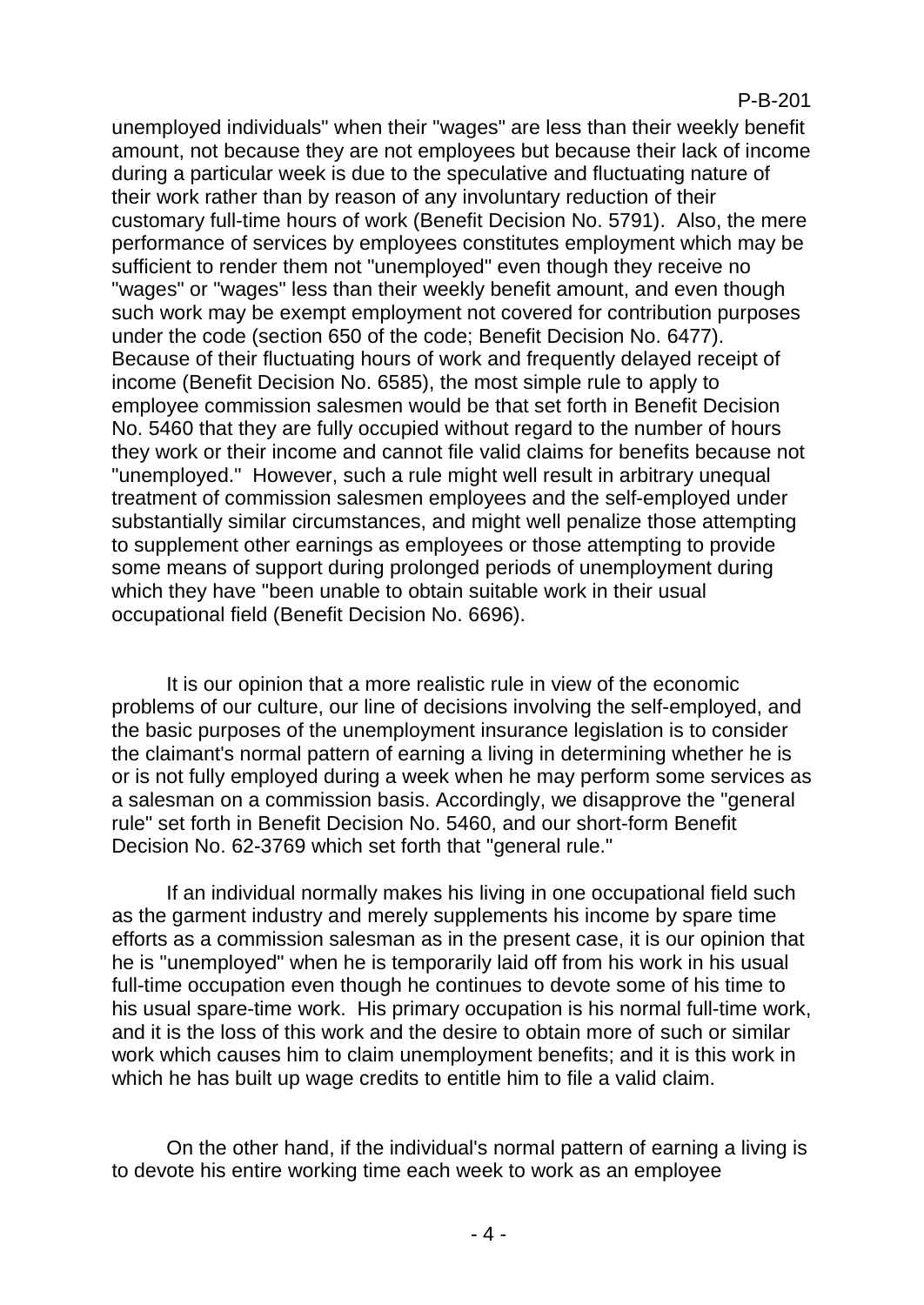commission salesman, he is fully employed without regard to his "wages" whether during a particular week he works 80 hours or 20 hours. "Part-time" work may well be a claimant's usual and customary work (Benefit Decision No. 6169).

If an individual, during a period of unemployment, becomes an employee commission salesman in an attempt to secure some funds until he is able to obtain work in his usual occupational field which is other than commission sales, it is our opinion that whether he is or is not "unemployed" depends not so much on whether he devotes 20 hours or 80 hours in this field of fluctuating hours and income but on whether he may realistically be considered as still "unemployed" insofar as his usual occupational field is concerned or be considered as having changed his normal work pattern to the new occupational field of commission sales. Because of the myriad variations in patterns of employment, each situation must be considered separately to determine as a practical matter what is the claimant's primary occupation; has he remained unemployed insofar as that or similar occupations are concerned, or has he obtained temporary or permanent substitute work with which he fills all of his normal working hours considering the nature of the work.

# **DECISION**

The determination of the department is reversed. The claimant was "unemployed" within the meaning of section 1252 of the code and entitled to file a valid claim for benefits effective March 17, 1963. Benefits are payable provided the claimant is otherwise eligible.

Sacramento, California, August 9, 1963.

# CALIFORNIA UNEMPLOYMENT INSURANCE APPEALS BOARD

GERALD P. MAHER, Chairman

# LOWELL NELSON

### NORMAN J. GATZERT